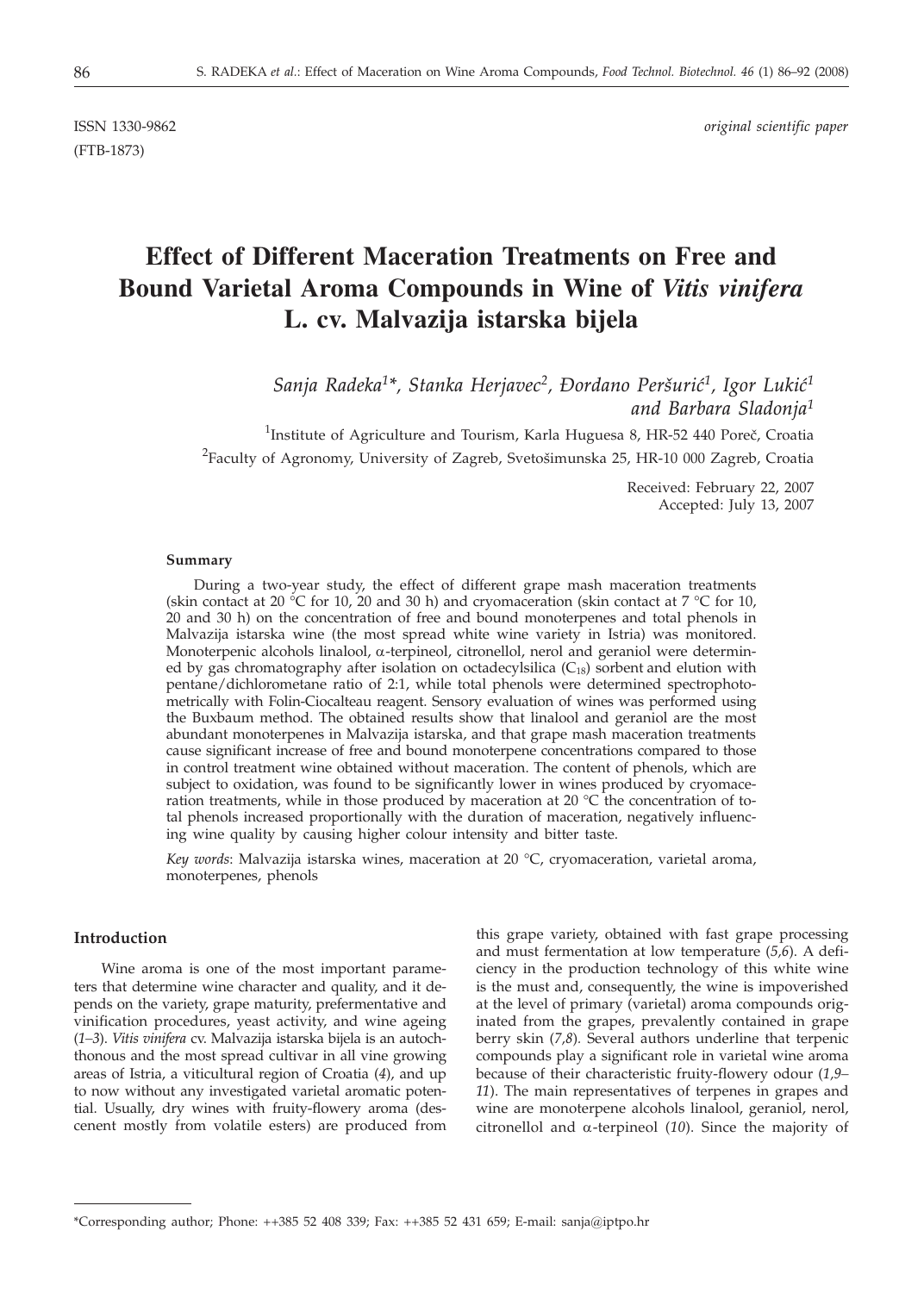monoterpenes is contained in berry skin, type and duration of maceration can significantly influence their concentration in must and wine (*7,12–14*). In vinicultural practice, the most frequently applied are maceration treatments at temperatures from 20 to 25  $^{\circ}$ C, and cryomaceration with skin contact at 5–8 °C (*7,14,15*). Skin contact at temperatures from 20 to 25 °C leads to increased extraction of the phenolic compounds that increase wine astringency and bitterness (*16–18*), and with time oxidize, creating undesirable odours that suppress varietal aroma, as well as browning of must and wine (*14,15*). On the contrary, grape mash cryomaceration leads to increased extraction of aromatic compounds from berry skin cells, while the additional undesirable extraction of phenolic fraction is reduced to the highest possible degree (*7,12,14*). Namely, cryomaceration low temperatures favour must and wine enrichment with terpenic compounds, and inhibit the activity of oxidative enzymes, which is of crucial importance since cryomaceration can be performed without the addition of sulphur dioxide, which increases solubility, and as a consequence, extraction of phenols from the berry (*7,12, 14*). The aim of the present investigation is to establish whether there are differences in chemical parameters, especially in varietal aroma compound concentrations and total phenols, among Malvazija istarska wines produced without maceration, wines produced with maceration at 20 °C, and those produced with cryomaceration of grape mash. Besides that, the objective is to determine to what extent possible changes of these compounds influence sensory characteristics of the obtained wines.

## **Materials and Methods**

# *Malvazija istarska bijela grape vinification*

The experiment was performed during harvests of 2002 and 2003 with Malvazija istarska bijela grapes (originating from Western Istrian vine growing area) in a minivinification cellar of the Institute of Agriculture and Tourism in Poreč (Istria, Croatia). Maceration treatments were applied at temperature of 20 °C, and cryomaceration at 7 °C, both in durations of 10, 20 and 30 h. Must obtained by separation of liquid fraction from solid cluster parts right after grape crushing (without maceration) was used as a control treatment. Each of the mentioned treatments was performed in 3 repetitions in stainless steel vats of 100-litre volume (a total of 21 vats). Musts from control treatments were treated with 20 g/hL of potassium metabisulphite and sedimented for 24 h at 12 °C. Grape mash of the maceration at 20 °C was treated with 20 g/hL of potassium metabisulphite right after grape crushing, while in cryomaceration grape mash was treated with the same potassium metabisulphite concentrations only after the maceration (right before pressing). Alcohol fermentation of the control treatment must, as well as of musts obtained after maceration treatments, was performed under controlled temperature conditions at 17 °C in stainless steel vats of 100 L with the addition of selected wine yeast *Saccharomyces cerevisiae* VB1, Fermicru, produced by Gist Brocades Chile S.A. (Santiago, Chile). After alcohol fermentation, wines were decanted, subjected to detailed chemical analyses, and sensory evaluation was done 6 months after decantation.

#### *Chemicals*

Dichloromethane, pentane, ethanol 96 %, methanol and sodium sulphate, all of *p.a.*, were supplied by Kemika (Zagreb, Croatia). Pure deionized water was obtained from an Elix 3 purification system (Millipore, USA). Octadecylsilica sorbent prepacked in 500 mg/6 mL cartridges (BondElut  $C_{18}$ ) was obtained from Varian (Harbor City, CA, USA). All monoterpene standards were of *p.a.* purity and were purchased from Merck (Darmstadt, Germany) and Fluka (Buchs, Switzerland). Polyvinylpolypyrrolidone (PVPP) was purchased from Merck. Pectolytic enzyme with specific  $\beta$ -glycosidase side activities, Everzym Arom, was purchased from EVER S.r.l. (Pramaggiore, VE, Italy). Folin-Ciocalteau reagent was purchased from Kemika, Zagreb.

#### *Standard chemical wine analyses*

Relative density, volume fraction of alcohol, concentration of total extract, total and volatile acidity, reducing sugars, ash, and pH were analyzed by OIV methods (*19*). Total phenols were determined spectrophotometrically with Folin-Ciocalteau reagent (*20*) following the method of Ough and Amerine (*21*) using UV/VIS spectrophotometer (Cary 50, Varian, USA) at wavelength of 760 nm.

## *Extraction of monoterpene alcohols*

Monoterpenes were isolated from wine samples by solid-phase extraction (SPE) using octadecylsilica  $(C_{18})$ sorbent prepacked in Varian Bond Elut cartridges and eluted with pentane/dichlorometane solvent ratio of 2:1 according to Di Stefano (*22*)*.*

A volume of 50 mL of wine with the addition of 1 g of PVPP was stirred on electrical shaker for 10 min, cooled for 20 min, and then centrifuged at 4000 rpm for 15 min. A volume of 25 mL of limpid wine with the addition of 50 µL of internal standard solution (1-nonanol in 40 % ethanol) was passed through 6-mL SPE cartridges containing 500 mL of  $C_{18}$  sorbent previously activated with 5 mL of methanol and 5 mL of deionized water. Free monoterpenes were eluted from the sorbent with 7 mL of pentane*/*dichloromethane (2:1). The obtained extracts were dried over anhydrous sodium sulphate and then concentrated under the stream of nitrogen until the extract volume was reduced to 200  $\mu$ L, of which 2  $\mu$ L were directly injected in gas chromatograph. Bound monoterpenes were eluted from the sorbent with 7 mL of methanol, and methanol extracts were evaporated to dryness using rotary evaporator at 50 °C. For enzymatic release of aglycons, 5 mL of buffer solution containing Everzym Arom (5 g/L, pH=5) were added to the extract residue and solutions were left at 37 °C for 16 h. After that, 50 µL of internal standard solution were added and solutions were passed through activated  $C_{18}$  sorbent. Further elution, extract drying, concentration and injection were performed in the same manner as for the free monoterpenes.

## *Gas chromatography analysis of monoterpenes*

Gas chromatography analyses of linalool,  $\alpha$ -terpineol, citronellol, nerol and geraniol were performed on a Varian 3350 gas chromatograph equipped with a split/splitless injector and a flame ionization detector (FID). Sepa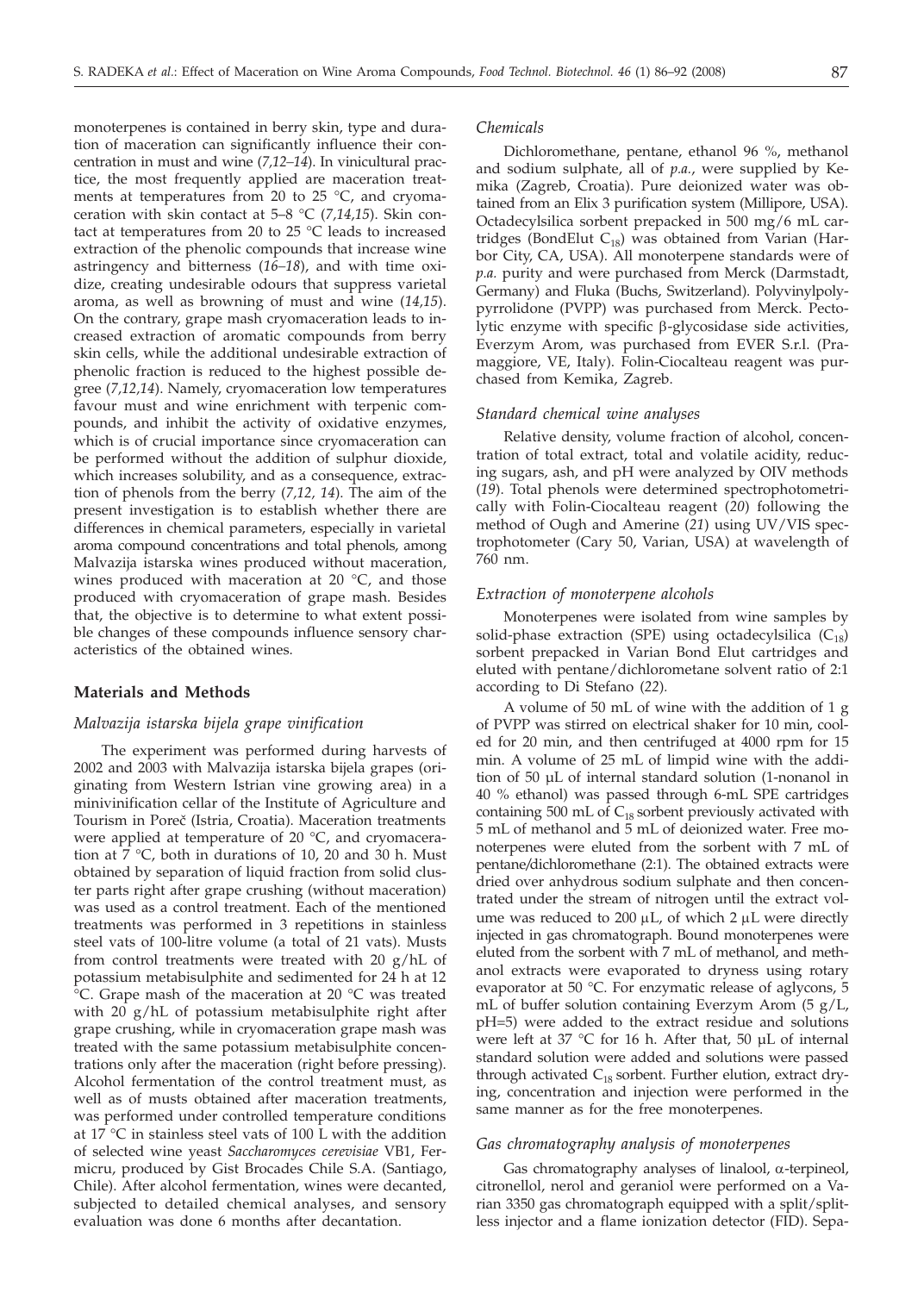ration of monoterpenes was done using a 30 m×0.25 mm  $i.d. \times 0.25$  µm film thickness capillary column Rtx-Wax (Restek, USA).

A volume of  $2 \mu L$  of pentane/dichloromethane extract was injected with the following parameters: initial oven temperature was 40  $^{\circ}$ C, then raised at 10  $^{\circ}$ C/min to 60 °C and kept for 2 min, then it was programmed at 2 °C/min to 176 °C, followed by the increase of 10 °C/min to 240 °C and then kept for 20 min. The injector and detector temperatures were 235 and 245 °C, respectively. The carrier gas was helium at velocity of 1.5 mL/s.

## *Data elaboration*

Statistical analysis was performed using analysis of variance (ANOVA) and *t*-test on significance levels of 95 and 99 %. Aromatic index (expressed as odour unit value, OUV) was calculated as a quotient between individual monoterpenic alcohol concentration in a particular wine and its odour perception threshold found in literature (*10,23,24*).

## *Sensory evaluation of wine*

Sensory evaluation of wine quality was performed by 5 trained judges, members of the Croatian Enological Society, all of them highly experienced in wine sensory testing, especially for Malvazija istarska wines. Evaluation took place at the Institute of Agriculture and Tourism in Poreč 6 months after the first decantation using the Buxbaum positive points method.

## **Results and Discussion**

## *Basic chemical composition of wine*

Results of Malvazija istarska wine basic chemical composition analyses are shown in Table 1, representing the average values of three repetitions.

The analyzed wines did not differ significantly according to the basic chemical composition, which is in accordance with results obtained by Peinado *et al*. (*25*) and Selli *et al*. (*26*). It is important to underline that in Malvazija istarska wines obtained with different maceration treatments, a significant decrease in total acidity was not recorded when compared to control treatment wine, contrary to the results from Gerbi *et al*. (*12*) and Test *et al*. (*27*), but in agreement with the results from Selli *et al*. (*26*) and Arnold and Noble (*28*). This fact is relevant considering the problems with low total acidity this grape variety shows in certain vintages.

Table 1. Basic chemical composition and the concentration of total phenols of Malvazija istarska wines\*

| Parameter                           | Year | Control       | Maceration at 20 °C |                                                               |          | Cryomaceration at 7 °C |                                           |                         |                                |
|-------------------------------------|------|---------------|---------------------|---------------------------------------------------------------|----------|------------------------|-------------------------------------------|-------------------------|--------------------------------|
|                                     |      |               | 10 <sub>h</sub>     | 20h                                                           | 30 h     | 10 <sub>h</sub>        | 20h                                       | 30 h                    | LSD                            |
| Relative density                    | 2002 | 0.9954        | 0.9958              | 0.9957                                                        | 0.9960   | 0.9954                 | 0.9957                                    | 0.9957                  | n.s.                           |
| (20/20 °C)                          | 2003 | 0.9923        | 0.9930              | 0.9930                                                        | 0.9933   | 0.9928                 | 0.9932                                    | 0.9929                  | n.s.                           |
| $\varphi$ (alcohol)/%               | 2002 | 12.01         | 11.76               | 11.71                                                         | 11.66    | 11.70                  | 12.14                                     | 11.95                   | n.s.                           |
|                                     | 2003 | 11.48         | 11.02               | 11.20                                                         | 11.10    | 11.20                  | 11.30                                     | 11.20                   | n.s.                           |
|                                     | 2002 | 27.50         | 28.47               | 28.77                                                         | 28.93    | 26.80                  | 29.03                                     | 27.97                   | n.s.                           |
| $\gamma$ (total extract)/(g/L)      | 2003 | 19.73         | 19.60               | 20.43                                                         | 20.07    | 18.60                  | 21.47                                     | 19.20                   | n.s.                           |
|                                     | 2002 | 2.50          | 2.53                | 2.47                                                          | 2.53     | 2.17                   | 2.50                                      | 2.43                    | n.s.                           |
| $\gamma$ (reducing sugars)/(g/L)    | 2003 | 1.80          | 2.03                | 1.50                                                          | 1.70     | 1.15                   | 2.03                                      | 1.50                    | n.s.                           |
| $y$ (total extract without          | 2002 | 26.00         | 26.94               | 27.30                                                         | 27.40    | 25.63                  | 27.53                                     | 26.54                   | n.s.                           |
| reducing sugars $)/(g/L)$           | 2003 | 18.93         | 18.57               | 19.93                                                         | 19.37    | 18.45                  | 20.44                                     | 18.70                   | n.s.                           |
| $y$ (total acidity                  | 2002 | 7.03          | 7.33                | 7.20                                                          | 7.45     | 7.27                   | 7.33                                      | 7.23                    | n.s.                           |
| as tartaric acid)/ $(g/L)$          | 2003 | 5.10          | 5.37                | 5.17                                                          | 5.30     | 5.23                   | 5.43                                      | 4.83                    | n.s.                           |
| $y$ (volatile acidity               | 2002 | 0.46          | 0.50                | 0.45                                                          | 0.42     | 0.52                   | 0.51                                      | 0.51                    | n.s.                           |
| as acetic acid $/({\rm g}/{\rm L})$ | 2003 | 0.43          | 0.48                | 0.45                                                          | 0.40     | 0.48                   | 0.42                                      | 0.45                    | n.s.                           |
|                                     | 2002 | 4.30          | 4.50                | 4.53                                                          | 4.37     | 4.30                   | 4.45                                      | 4.37                    | n.s.                           |
| $\gamma$ (ash)/(g/L)                | 2003 | 2.13          | 2.10                | 2.47                                                          | 2.60     | 2.43                   | 2.40                                      | 2.63                    | n.s.                           |
|                                     | 2002 | 3.66          | 3.56                | 3.68                                                          | 3.58     | 3.60                   | 3.59                                      | 3.58                    | n.s.                           |
| pH                                  | 2003 | 3.63          | 3.55                | 3.65                                                          | 3.63     | 3.65                   | 3.60                                      | 3.65                    | n.s.                           |
|                                     | 2002 | $296.33^{Bc}$ | $315.57^{ABb}$      | $318.13^{ABb}$                                                | 339.33Aa | $298.77^{\text{Bbc}}$  | $317.47^{\mathrm{A}\mathrm{B}\mathrm{b}}$ | $331.27^{\mathrm{Aab}}$ | $5\% = 17.32$<br>$1\% = 24.29$ |
| $\gamma$ (total phenols)/(mg/L)     | 2003 | $284.23^{Bc}$ |                     | 317.08ABb 325.95ABab 353.95ABa 296.70Bbc 312.67ABbc 317.74ABb |          |                        |                                           |                         | 5 %=30.49<br>$1\% = 42.75$     |

\*Capital letters represent significant differences at p<0.01 level, and lower case letters represent significant differences at p<0.05 level; n.s., not significant difference; LSD, least significant difference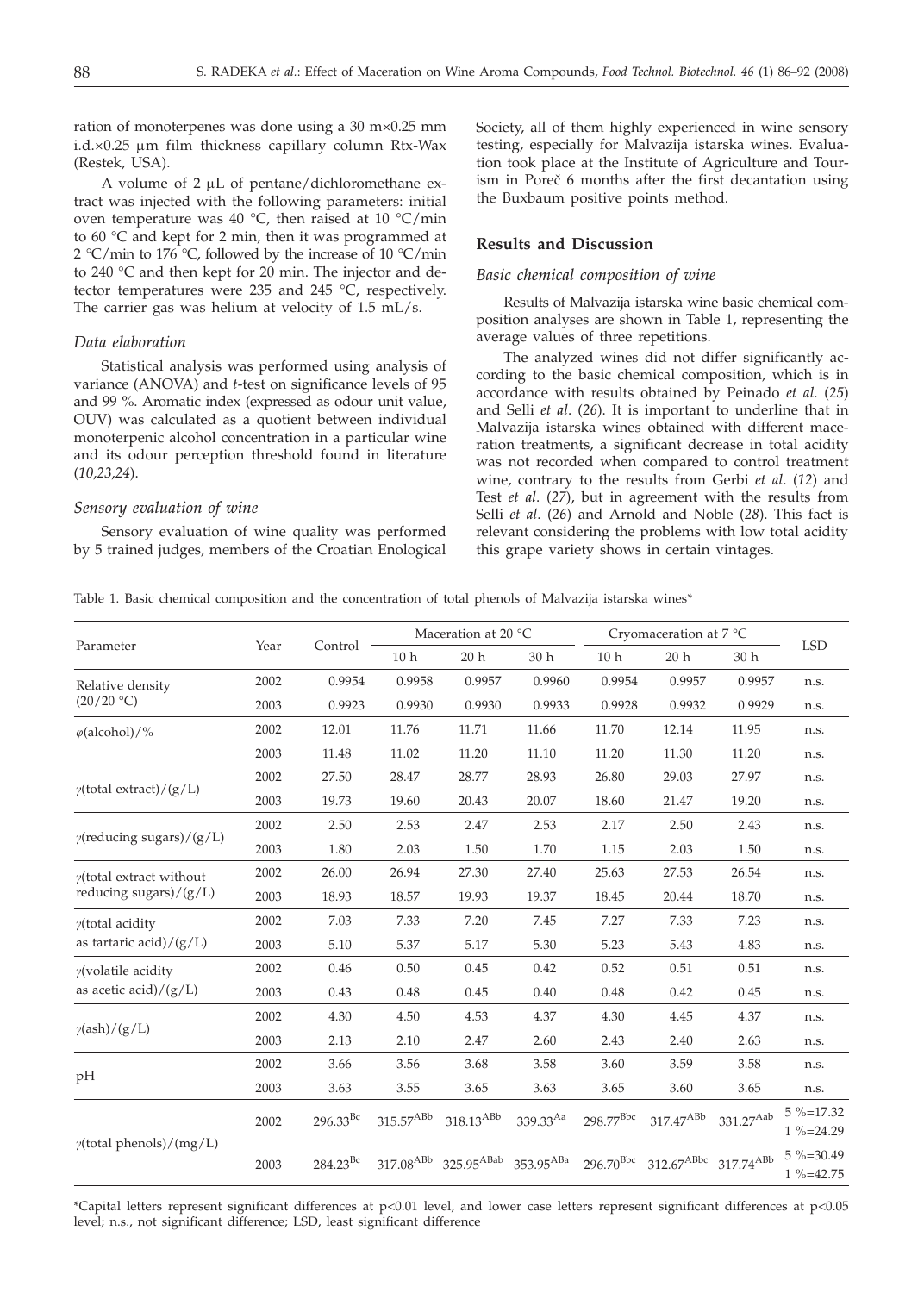## *Total phenols*

According to the literature data, phenol content in wine is highly dependent on vinification technology, and the advantages of cryomaceration over maceration at higher temperatures have been widely reported (*7,12–14*). Namely, low temperature during cryomaceration has an inhibitory influence on oxidative enzymes, enabling maceration process to be performed without the addition of sulphur dioxide, which is responsible for increased solubility of polyphenols, and therefore, their extraction from berry skins. The majority of phenolic compounds in wine originates from the grapes (mostly from seed, skin and stems, while less from juice), and only a small part is produced as a yeast metabolism product (volatile phenols). Consequently, maceration duration and temperature can significantly influence the final total polyphenol concentration in the obtained wines. Results presented in Table 1 show that control treatment wines have the lowest total phenol concentrations and, moreover, that concentration in wines obtained by grape mash maceration increases proportionally to the duration of maceration and temperature, which is in agreement with literature data (*7,29*). It is important to emphasize that no increase in total phenols in wines obtained by

cryomaceration for 10 h was observed, while maceration treatment at 20 °C of the same duration resulted in significant increase of total phenols.

#### *Free monoterpenes*

Free monoterpenes represent a monoterpenic volatile fraction and have a direct influence on wine aroma, as opposed to non-volatile glycosidically bound fraction, which indirectly contributes to varietal aroma profile, since these compounds are odour active only after enzymatic and acid hydrolyses (*30*–*35*). Concentrations of free monoterpenes in Malvazija istarska wines are presented in Table 2.

From a two-year investigation it can be concluded that mash maceration leads to an increase of total monoterpene concentration in analyzed wines, which is in accordance with literature data (*16,36,37*). Although a unique pattern of monoterpene increase as a result of maceration temperature and duration was not observed, it is obvious that control treatment wines contained significantly lower concentration of total free monoterpenes in both investigated years.

Results shown in Table 2 suggest that it is possible to obtain a significant increase in free monoterpene con-

|                             |      | concentrations found in individual treatment wines* |                                                 |                         |                                           |                                                    |                         |                                                     |                               |
|-----------------------------|------|-----------------------------------------------------|-------------------------------------------------|-------------------------|-------------------------------------------|----------------------------------------------------|-------------------------|-----------------------------------------------------|-------------------------------|
| Compound                    | Year | Control<br>$\gamma/(\mu g/L);$                      | Maceration at 20 °C<br>$\gamma/(\mu g/L)$ ; OUV |                         |                                           | Cryomaceration at 7 °C<br>$\gamma/(\mu g/L)$ ; OUV |                         |                                                     | <b>LSD</b>                    |
|                             |      | <b>OUV</b>                                          | 10 <sub>h</sub>                                 | 20h                     | 30 h                                      | 10 <sub>h</sub>                                    | 20h                     | 30 <sub>h</sub>                                     |                               |
| 2002<br>Linalool<br>2003    |      | $40.76$ <sup>Bc</sup>                               | 43.76 <sup>ABbc</sup>                           | $46.08$ <sup>ABab</sup> | $42.60$ <sup>ABbc</sup>                   | $48.67^{Aa}$                                       | $41.38^{Bc}$            | $44.55^{\mathrm{ABabc}}$                            | $5\% = 4.50$                  |
|                             |      | 2.72                                                | 2.92                                            | 3.07                    | 2.84                                      | 3.24                                               | 2.76                    | 2.97                                                | $1\% = 6.32$                  |
|                             |      | $21.85^{\rm D}$                                     | $32.71^{\text{Cc}}$                             | $35.56$ <sup>BCc</sup>  | $42.39^{\rm A Bab}$                       | $32.96^{\text{Cc}}$                                | 37.78 ABCbc             | $45.00^{Aa}$                                        | $5\% = 5.34$                  |
|                             |      | 1.46                                                | 2.18                                            | 2.37                    | 2.83                                      | 2.20                                               | 2.52                    | 3.00                                                | $1\% = 7.48$                  |
|                             |      | 24.37 <sup>Dd</sup>                                 | $28.0^{Cc}$                                     | $28.97^{BCC}$           | $31.75^{Bb}$                              | $27.23^{\overline{\text{CDc}}}$                    | $29.44$ <sup>BCbc</sup> | $36.58^{Aa}$                                        | $5\% = 2.44$                  |
|                             | 2002 | 0.10                                                | 0.11                                            | 0.12                    | 0.13                                      | 0.11                                               | 0.12                    | 0.15                                                | $1\% = 3.42$                  |
| $\alpha$ -Terpineol<br>2003 |      | $15.94$ <sup>BCb</sup>                              | $25.42^{\mathrm{A}\mathrm{Ba}}$                 | $26.38^{Aa}$            | $21.57^{\mathrm{ABCab}}$                  | $14.96^{\rm Cb}$                                   | $15.76^{\rm BCb}$       | $20.15^{\mathrm{A}\mathrm{B}\mathrm{C}\mathrm{ab}}$ | $5\% = 7.39$                  |
|                             |      | 0.06                                                | 0.10                                            | 0.10                    | 0.08                                      | 0.06                                               | 0.06                    | 0.08                                                | $1\% = 10.36$                 |
|                             |      | $2.35^{ABbc}$                                       | 3.40 <sup>Aa</sup>                              | $2.67$ <sup>ABab</sup>  | $2.59^{ABB}$                              | $1.73$ <sup>Bc</sup>                               | $1.75^{\rm Bc}$         | $2.46^{ABbc}$                                       | $5\% = 0.79$                  |
| Citronellol                 | 2002 | 0.13                                                | 0.19                                            | $0.15\,$                | 0.14                                      | 0.10                                               | 0.10                    | 0.14                                                | $1\% = 1.10$                  |
|                             |      | $6.17^{ab}$                                         | $4.52^{\rm b}$                                  | 6.98 <sup>a</sup>       | $5.55^{ab}$                               | $4.42^b$                                           | $5.18^{ab}$             | $6.72^{ab}$                                         | $5\% = 2.31$                  |
|                             | 2003 | 0.34                                                | 0.25                                            | 0.39                    | 0.31                                      | $0.24\,$                                           | 0.29                    | 0.37                                                | $1\% = 3.23$                  |
|                             |      | $3.62^{Bc}$                                         | $4.23^{Bb}$                                     | $4.25^{Bb}$             | $5.29^{Aa}$                               | $2.36^{\text{Cd}}$                                 | $1.74^{\rm Ce}$         | $4.47^{ABb}$                                        | $5\% = 0.61$                  |
| Nerol                       | 2002 | 0.009                                               | 0.01                                            | 0.01                    | 0.01                                      | 0.006                                              | 0.004                   | 0.01                                                | $1\% = 0.86$                  |
|                             | 2003 | n.s.                                                | n.s.                                            | n.s.                    | n.s.                                      | n.s.                                               | n.s.                    | n.s.                                                |                               |
|                             |      | $15.81^{\rm Cc}$                                    | $21.62^{BCb}$                                   | $30.75^{\rm Aa}$        | $21.42^{BCb}$                             | $20.72^{BCb}$                                      | $25.33^{ABb}$           | $24.15^{\mathrm{A}B\mathrm{b}}$                     | $5\% = 4.75$                  |
| Geraniol                    | 2002 | 0.53                                                | 0.72                                            | 1.02                    | 0.71                                      | 0.69                                               | 0.84                    | 0.80                                                | $1\% = 6.65$                  |
|                             |      | $17.54$ <sup>ABb</sup>                              | $23.85^{Aa}$                                    | $25.53^{Aa}$            | $24.20^{Aa}$                              | $17.43^{\mathrm{A}\mathrm{B}\mathrm{b}}$           | $14.97^{\rm Bb}$        | $23.87^{Aa}$                                        | $5\% = 5.84$                  |
|                             | 2003 | 0.58                                                | 0.79                                            | 0.85                    | 0.81                                      | 0.58                                               | 0.50                    | 0.80                                                | $1\% = 8.18$                  |
| Total                       | 2002 | $86.91^C$                                           | $101.05^{Bb}$                                   | $112.72^{Aa}$           | $103.64^{\mathrm{A}\mathrm{B}\mathrm{b}}$ | $100.69^{Bb}$                                      | $99.64^{Bb}$            | $112.20^{Aa}$                                       | $5\% = 6.64$<br>$1\% = 9.31$  |
|                             | 2003 | $61.50^{\text{Cd}}$                                 | $86.50^{Ab}$                                    | $94.46^{Aa}$            | $93.87^{Aa}$                              | $69.76$ <sup>BCc</sup>                             | $73.64^{Bc}$            | $96.26^{Aa}$                                        | $5\% = 7.52$<br>$1\% = 10.55$ |
|                             |      |                                                     |                                                 |                         |                                           |                                                    |                         |                                                     |                               |

Table 2. Concentrations and odour unit values (OUV) of free monoterpenes in Malvazija istarska wines, and the LSD between concentrations found in individual treatment wines\*

\*Capital letters represent significant differences at p<0.01 level, and lower case letters represent significant differences at p<0.05 level; n.s., not significant difference; LSD, least significant difference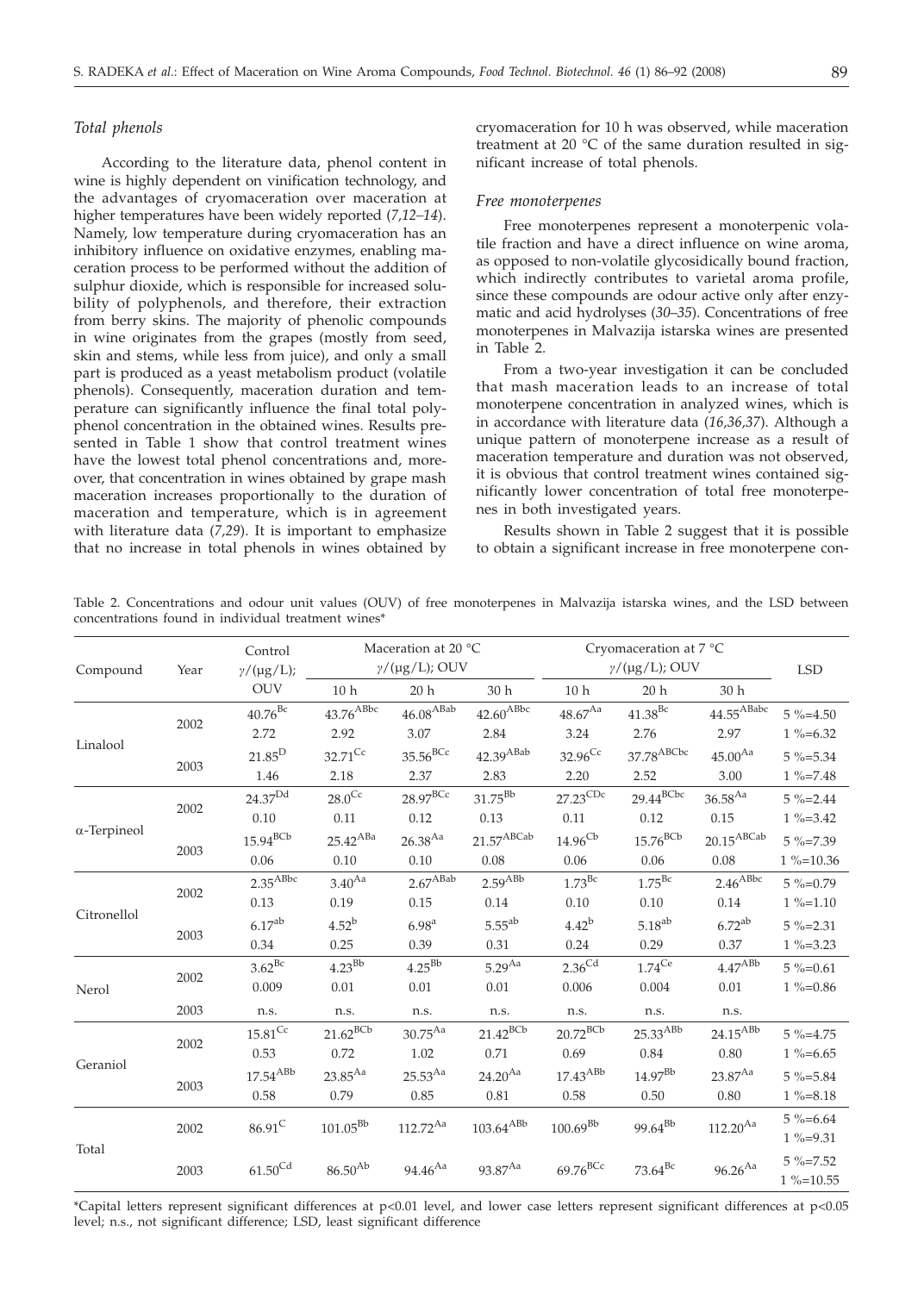centrations by application of short-time cryomaceration treatment (10 hours), and to retain total phenol content at the level equal to that in control treatment wines, as indicated in previous section. On the other hand, application of maceration at 20 °C of the same duration also resulted in significant increase of monoterpene content, but simultaneously caused significant increase in total phenol content in relation to the control wines.

Among individual monoterpene alcohols, maceration had the highest influence on linalool,  $\alpha$ -terpineol and geraniol content. Linalool had the highest influence on aromatic characteristics of Malvazija istarska, since its concentration in all wine samples exceeded corresponding odour perception threshold of  $15 \mu g/L$ , as reported by Guth (*23*). Linalool OUV ranged from 1.46 to 3.24, depending on the treatment type, and was generally higher in macerated than in control wines, especially in the year 2003. Geraniol, the odour perception threshold of which is 30 mg/L according to Guth (*23*), was found to be another important monoterpene in Malvazija istarska wines with OUV ranging from 0.5 to 1.02. Odour unit values for other monoterpene alcohols were calculated as quotients between their concentrations in Malvazija istarska wines and corresponding odour perception thresholds found in literature, 250  $\mu$ g/L for  $\alpha$ -terpineol (24), 18  $\mu$ g/L for citronellol (10), and 400  $\mu$ g/L for nerol (*10*). Although concentrations of these monoterpenes in Malvazija istarska wines do not exceed their odour perception thresholds, they positively contribute to wine aroma because of their synergistic and cumulative influence (*10*).

## *Bound monoterpenes*

In the year 2003 the influence of mash maceration on total concentration of bound monoterpenes was more evident than in the previous year of investigation (Table 3). Significantly lower concentration of bound monoterpenes was found in control treatment wine. Wines obtained with skin contact at 20 ºC contained 50–70 %, and wines obtained by cryomaceration had 75–90 % (proportional to the duration of maceration) higher concentrations of bound monoterpenes than control treatment wine.

Since glycosidically bound monoterpenes represent a non-volatile form of monoterpenes, which are considered to be the aromatic potential from which odour- -active monoterpenic fraction is released by enzymatic or acid hydrolysis, the above mentioned increase in bound monoterpene concentrations turns out to be of crucial importance. This can explain the fact that wines obtained by grape mash maceration, particularly by

Table 3. Concentrations of bound monoterpenes in Malvazija istarska wines\*

| Compound            | Year | Control<br>$\gamma/(\mu\mathrm{g}/\mathrm{L});$ | Maceration at 20 °C<br>$\gamma/(\mu g/L)$ ; OUV |                          |                         | Cryomaceration at 7 °C<br>$\gamma/(\mu\mathrm{g}/\mathrm{L});$ OUV |                                          |                          | <b>LSD</b>                     |
|---------------------|------|-------------------------------------------------|-------------------------------------------------|--------------------------|-------------------------|--------------------------------------------------------------------|------------------------------------------|--------------------------|--------------------------------|
|                     |      | <b>OUV</b>                                      | 10 <sub>h</sub>                                 | 20h                      | 30 h                    | 10 <sub>h</sub>                                                    | 20h                                      | 30 h                     |                                |
| Linalool            | 2002 | 9.36 <sup>Bd</sup>                              | $9.51^{\rm Bcd}$                                | $11.29$ <sup>ABabc</sup> | $10.51^{\rm ABbcd}$     | $12.62^{Aa}$                                                       | $12.17^{\rm Aab}$                        | $12.18^{\mathrm{Aab}}$   | $5\% = 1.79$<br>$1\% = 2.51$   |
|                     | 2003 | $6.78$ <sup>Bc</sup>                            | $9.23^{\rm A Bbc}$                              | $11.96^{\rm A Babc}$     | $10.27^{\rm A Babc}$    | $13.87^{\mathrm{A Bab}}$                                           | $9.61^{\rm A Bbc}$                       | $15.43^{Aa}$             | $5\% = 5.46$<br>$1\% = 7.66$   |
| $\alpha$ -Terpineol | 2002 | 3.31 <sup>B</sup>                               | 2.88 <sup>B</sup>                               | $3.43^{B}$               | $6.24^{\text{A}}$       | $3.22^B$                                                           | $3.45^{B}$                               | $2.92^B$                 | $5\% = 1.08$<br>$1\% = 1.52$   |
|                     | 2003 | $5.27^{Aa}$                                     | $0.99^{Bc}$                                     | 0.81 <sup>BC</sup>       | $0.62^{Bc}$             | $4.27^{Ab}$                                                        | $0.77^{Bc}$                              | $0.90^{\rm Bc}$          | $5\% = 0.74$<br>$1\% = 1.04$   |
|                     | 2002 | n.s.                                            | n.s.                                            | n.s.                     | n.s.                    | n.s.                                                               | n.s.                                     | n.s.                     |                                |
| Citronellol         | 2003 | $0.76$ <sup>AB</sup>                            | 1.48 <sup>A</sup>                               | $0.95^{\rm AB}$          | 0.36 <sup>B</sup>       | $0.75^{\mathrm{A}\mathrm{B}}$                                      | $0.77^{AB}$                              | $0.72$ <sup>AB</sup>     | $5\% = 0.77$<br>$1\% = 1.08$   |
| Nerol               | 2002 | $11.65^{\mathrm{ABCab}}$                        | $12.70^{\mathrm{ABa}}$                          | $8.77^{\rm Cc}$          | $13.58^{Aa}$            | $11.91^{\mathrm{ABCab}}$                                           | $9.77^{BCbc}$                            | $12.40^{\mathrm{ABa}}$   | $5\% = 2.33$<br>$1\% = 3.27$   |
|                     | 2003 | $5.09^{\circ}$                                  | $13.31^{\mathrm{A} \mathrm{B} \mathrm{b}}$      | $11.89^{\rm Bb}$         | $13.88^{\rm A Bab}$     | $12.41^{\mathrm{A}B\mathrm{b}}$                                    | $16.69^{\rm Aa}$                         | $14.25^{\mathrm{A Bab}}$ | $5\% = 3.22$<br>$1\% = 4.51$   |
| Geraniol            | 2002 | $48.30^{\rm A Bbc}$                             | $55.80^{Aa}$                                    | $43.83^{\rm Bc}$         | $50.88^{\rm A Bab}$     | $52.21^{\mathrm{Aab}}$                                             | $49.86^{\mathrm{A}\mathrm{B}\mathrm{b}}$ | $52.72^{\mathrm{Aab}}$   | $5\% = 5.74$<br>$1\% = 8.05$   |
|                     | 2003 | $28.52^{\text{Cd}}$                             | 45.87 <sup>ABbc</sup>                           | $43.55^{Bc}$             | $53.35$ <sup>ABab</sup> | $50.36^{\mathrm{A Babc}}$                                          | $56.04^{Aa}$                             | $56.66^{\rm Aa}$         | $5\% = 8.49$<br>$1\% = 11.91$  |
| Total               | 2002 | $72.62^{\rm A Bbc}$                             | $80.88^{\rm Aab}$                               | $67.29^{Bc}$             | $81.21^{\rm Aa}$        | $79.96$ <sup>Aab</sup>                                             | $75.24^{\mathrm{A Babc}}$                | $80.27^{\rm Aab}$        | $5\% = 8.26$<br>$1\% = 11.58$  |
|                     | 2003 | $46.42^{\rm Bc}$                                | $70.88^{\rm Ab}$                                | $69.16^{Ab}$             | $78.48^{\mathrm{Aab}}$  | $81.67^{\rm Aab}$                                                  | $83.88^{\rm Aab}$                        | $87.97^{Aa}$             | $5\% = 15.22$<br>$1\% = 21.34$ |

\*Capital letters represent significant differences at p<0.01 level, and lower case letters represent significant differences at p<0.05 level; n.s., not significant difference; LSD, least significant difference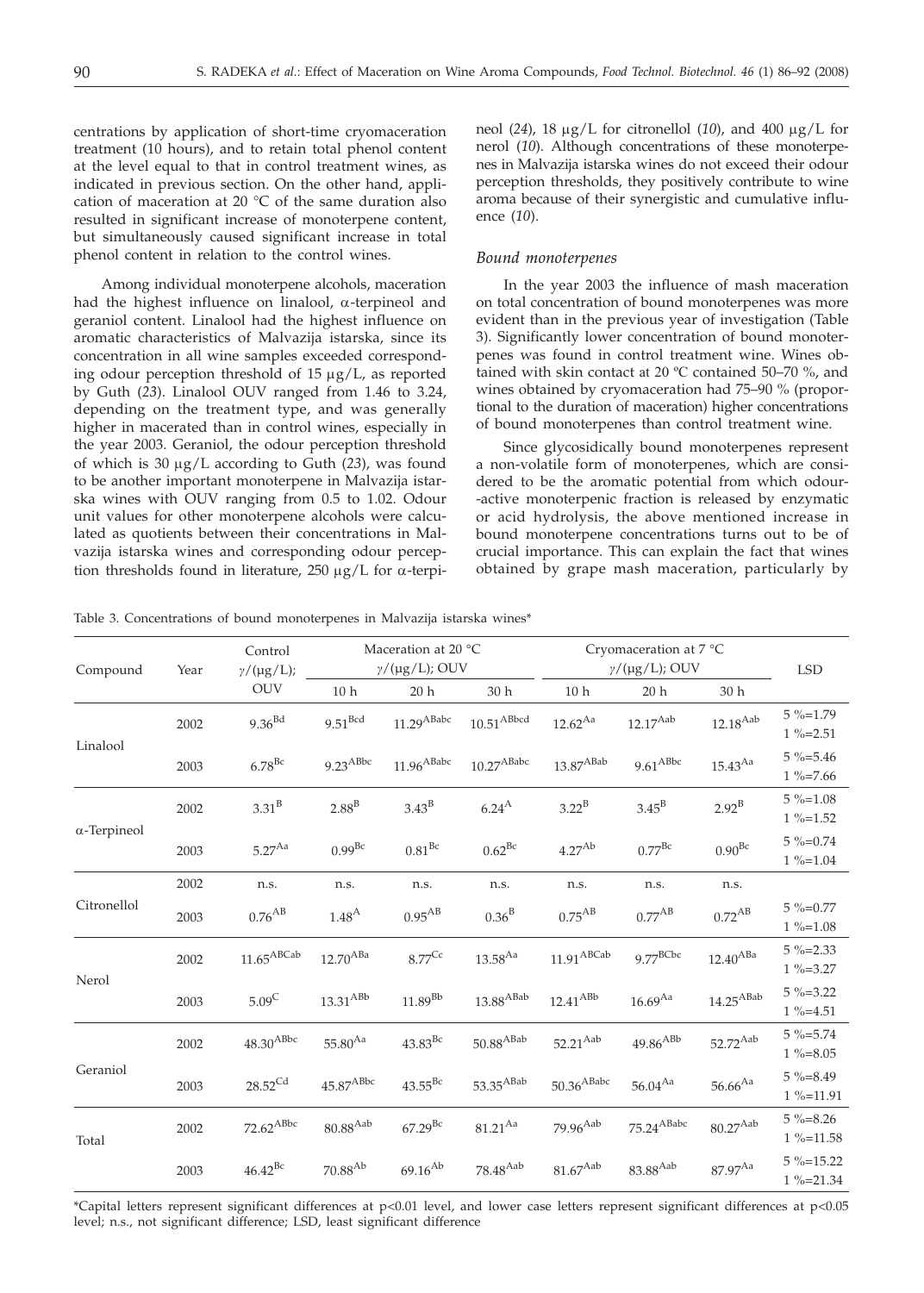cryomaceration, have prolonged expiry date, thus maintaining a specific varietal aroma for a longer period of time than control treatment wines. Increase in glycosidically bound monoterpenes, total concentration in wines obtained by Malvazija istarska mash maceration is in accordance with results of Nicolini *et al*. (*13*) for the Prosecco cultivar, and Tamborra (*14*) for the Moscatello selvatico cultivar.

# *Sensory evaluation of wine*

In both years of investigation, wines obtained by mash cryomaceration at  $7 °C$ , which were distinguished by typical varietal aroma and distinctive acacia flower odour in harmony with fruity fermentation odours, were graded with the highest scores by the judges (Table 4).

It was assumed that the complexity of the aroma of these wines is partially a result of increased concentrations of monoterpenes extracted from berry skins. Besides that, it is known that skin contact treatment may induce the increase in extraction of fermentation aroma precursors from berry skins, so the complexity of macerated wine aroma may be partially due to the increment in concentrations of volatile esters, higher alcohols and fat-

Table 4. Results of sensory evaluation of Malvazija istarska wines using the Buxbaum positive points method\*

|                                      | Year |      |  |  |  |
|--------------------------------------|------|------|--|--|--|
| Treatment                            | 2002 | 2003 |  |  |  |
| Control                              | 18.5 | 18.5 |  |  |  |
| Maceration at 20 $\degree$ C/10 h    | 18.2 | 18.1 |  |  |  |
| Maceration at 20 $\degree$ C/20 h    | 17.9 | 18.0 |  |  |  |
| Maceration at 20 $\degree$ C/30 h    | 17.7 | 17.5 |  |  |  |
| Cryomaceration at $7^{\circ}$ C/10 h | 18.8 | 18.7 |  |  |  |
| Cryomaceration at $7^{\circ}C/20$ h  | 18.5 | 18.7 |  |  |  |
| Cryomaceration at $7^{\circ}$ C/30 h | 18.5 | 18.6 |  |  |  |

\*Reported sensory evaluation scores represent medians of five individual scores

ty acids, as reported by Selli *et al*. (*26*) and Cabaroglu and Canbas (*37*). Malvazija istarska wines obtained by cryomaceration were categorized by the judges as the top- -quality wines.

Wines obtained by maceration treatments at 20 ºC were characterized by higher colour intensity and bitterness as a result of increased phenol extraction from berry skins, which is in accordance with literature data (*16–18*), and even though in some cases these wines contained higher amounts of free monoterpenes than those produced by cryomaceration, they were graded with lower sensory evaluation scores. Colour and bitterness intensity in these wines were proportional to mash maceration duration. Wine odour was not pleasant and harmonious as in wines obtained by cryomaceration. Wines produced by maceration treatments at 20 ºC were categorized by judges as quality wines.

Control treatment wines were characterized by a nice lighter yellow colour with pronounced nuance of green. The aroma of this wine was a typical fermentation aroma with accentuated green apple, banana and tropical fruit odour nuances, and light flowery note resembling acacia flower odour. Malvazija istarska wines obtained without maceration were also categorized by the judges as top-quality wines.

## **Conclusions**

From the results of the present investigation, it can be concluded that mash maceration has a significant effect on the increase of free and bound monoterpene concentration, primarily on linalool and geraniol as the most abundant monoterpenes in Malvazija istarska wines. The advantage of cryomaceration treatments over maceration at 20 °C was in a significantly lower content of extracted phenols, which are subject to oxidation and negatively contribute to Malvazija istarska wine quality. It was also observed that it is possible to obtain a significant increase in monoterpene concentrations by application of a short- -time cryomaceration treatment (10 h), and to retain total phenol content at the level equal to that in control treatment wines, which was not the case for the maceration at 20 °C of the same duration.

Results of sensory evaluation showed that in both investigation years the best rated wines were those obtained by grape mash cryomaceration. These wines were characterized by a typical varietal aroma with accentuated acacia flower odour, which was assumed to be partially a result of increased extraction of monoterpenes, varietal aroma compounds contained in grape berry skins. On the basis of the obtained results it can be concluded that Malvazija istarska belongs to a cultivar group with significant flowery varietal aromatic potential, which comes to full expression in wines obtained by cryomaceration treatments.

# **References**

- *1.* J.S. Câmara, P. Herbert, J.C. Marques, M.A. Alves, Varietal flavour compounds of four grape varieties producing Madeira wines, *Anal. Chim. Acta*, *513* (2004) 203–207.
- *2.* S.E. Ebeler, Analytical chemistry: Unlocking the secrets of wine flavour, *Food Rev. Int. 17* (2001) 45–64.
- *3.* P. Schreier, Flavor composition of wines: A review, *Crit. Rev. Food Sci. Nutr. 12* (1979) 59–111.
- 4. **Đ. Peršurić, V. Kovačević, D. Gluhić, Influence of bud load** and rootstock on characteristics of Istrian Malvasia on Cordon with shortcutting, *12th International GESCO (Groupe d'Etude des Systemes de Conduite de la Vigne) Viticulture Congress*, Montevideo, Uruguay (2003) pp. 183–187.
- *5.* S. Radeka, The quality of Malvazija wine produced from late harvested and raisined grapes, *MSc Thesis,* Faculty of Agronomy, University of Zagreb, Croatia (2001).
- 6. K. Kovačević Ganić, B. Sladonja, S. Radeka, Đ. Peršurić, D. Gluhić, I. Lukić, G. Cargnello, Aromatical composition of must and wine for the cv. Istrian Malvasia and Chardonnay at different bud loads, rootstock and time of harvest on the spur cordon training system, *14th International GESCO (Groupe d'Etude des Systemes de Conduite de la Vigne) Viticulture Congress*, Geisenheim, Germany (2005) pp. 180– 186.
- *7.* T. De Rosa: *Technology of White Wine Production,* Brescia, Italy (1993) pp. 91–95 (in Italian).